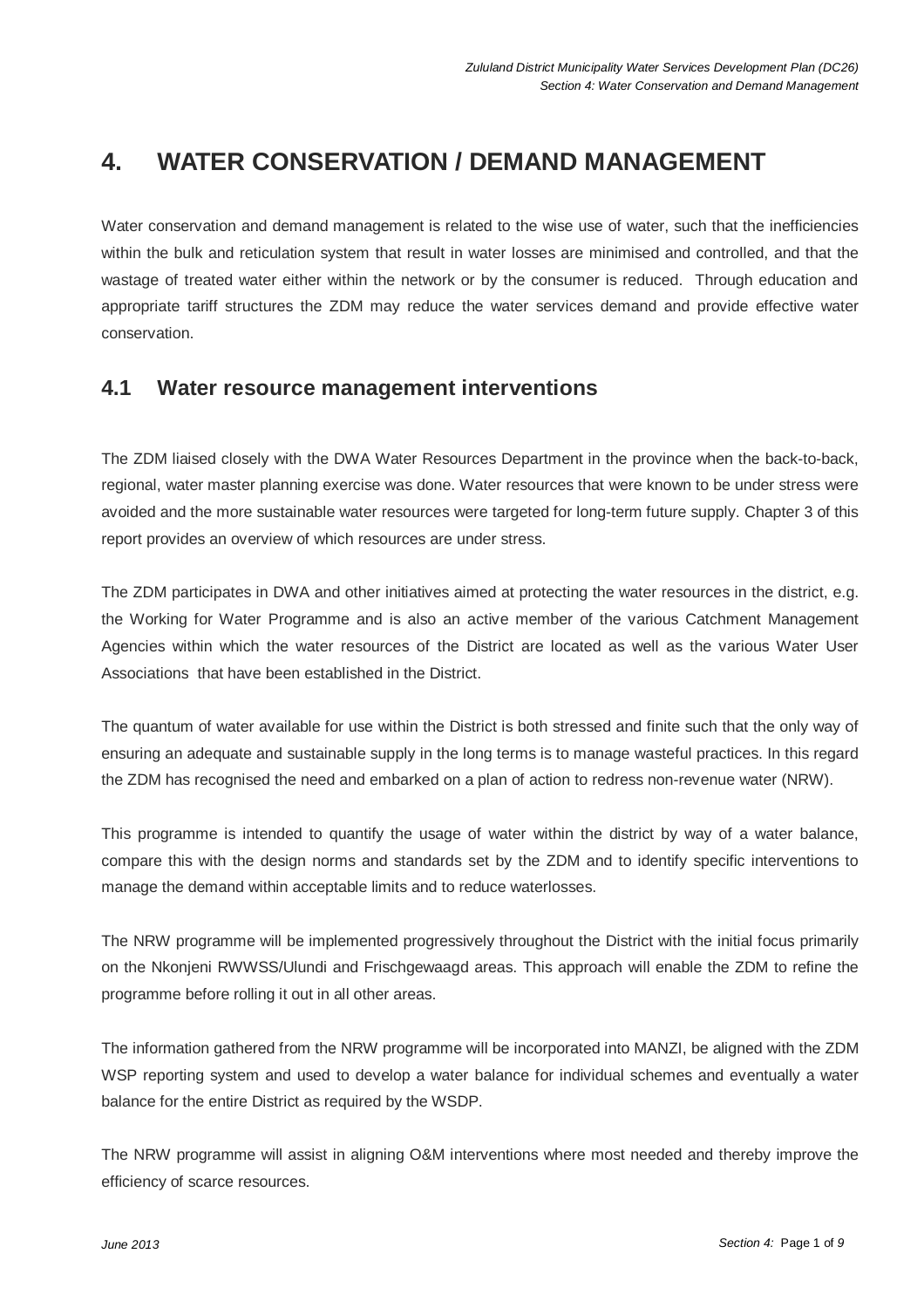The following specific interventions have already been launched in the target areas to address water losses through:

- Pressure management;
- Leak repair programmes;
- Meter repair & replacement programmes;
- Internal plumbing leaks; and
- Consumer end-use demand management initiatives.

The NRW strategy that the ZDM has adopted may be summarised as follows:

#### **NEED FOR AN NRW PROGRAMME**

The municipality has identified the need to embark on a Non Revenue Water (NRW) programme for the District not only to save water but also to benefit from the many added advantages that can be linked to such a programme such as:

- Reduced water consumption and water wastage;
- Improved quality of service provided with more consumers receiving water consistently (the need for example to close reservoirs at night will be substantially reduced or even completely eliminated);
- Improved coverage with billing and improved income stream for the municipality;
- Reduced costs to provide water services (less chemicals used, less maintenance required, etc);
- More efficient use of limited financial and human resources by focusing resources where most needed;
- Increased lifespan of infrastructure assets and postponing huge capital investments required to upgrade infrastructure in order to meet excessive growth in consumer consumption.

#### **PRINCIPLES**

Before embarking on any new initiative it is best to first clarify the principles that must guide the programme and thereby set the framework within which to operate, as follows:

- The approach should be holistic and should deal with the complete solution from design issues, through to operational challenges and included metering and billing shortcomings. All role-players within the organisation must be brought on board and ownership of the programme established inhouse.
- Remedial actions identified through the programme must involve the relevant staff of the municipality and thereby work towards permanent change for the long term. The programme should influence daily operations in such a manner that it becomes a "way of life" within the organisation and leads to ongoing sustainability.
- Remedial actions that are decided upon have to be reviewed or at least judged economically by comparing the investment required versus the anticipated "win" that will be achieved. The 80/20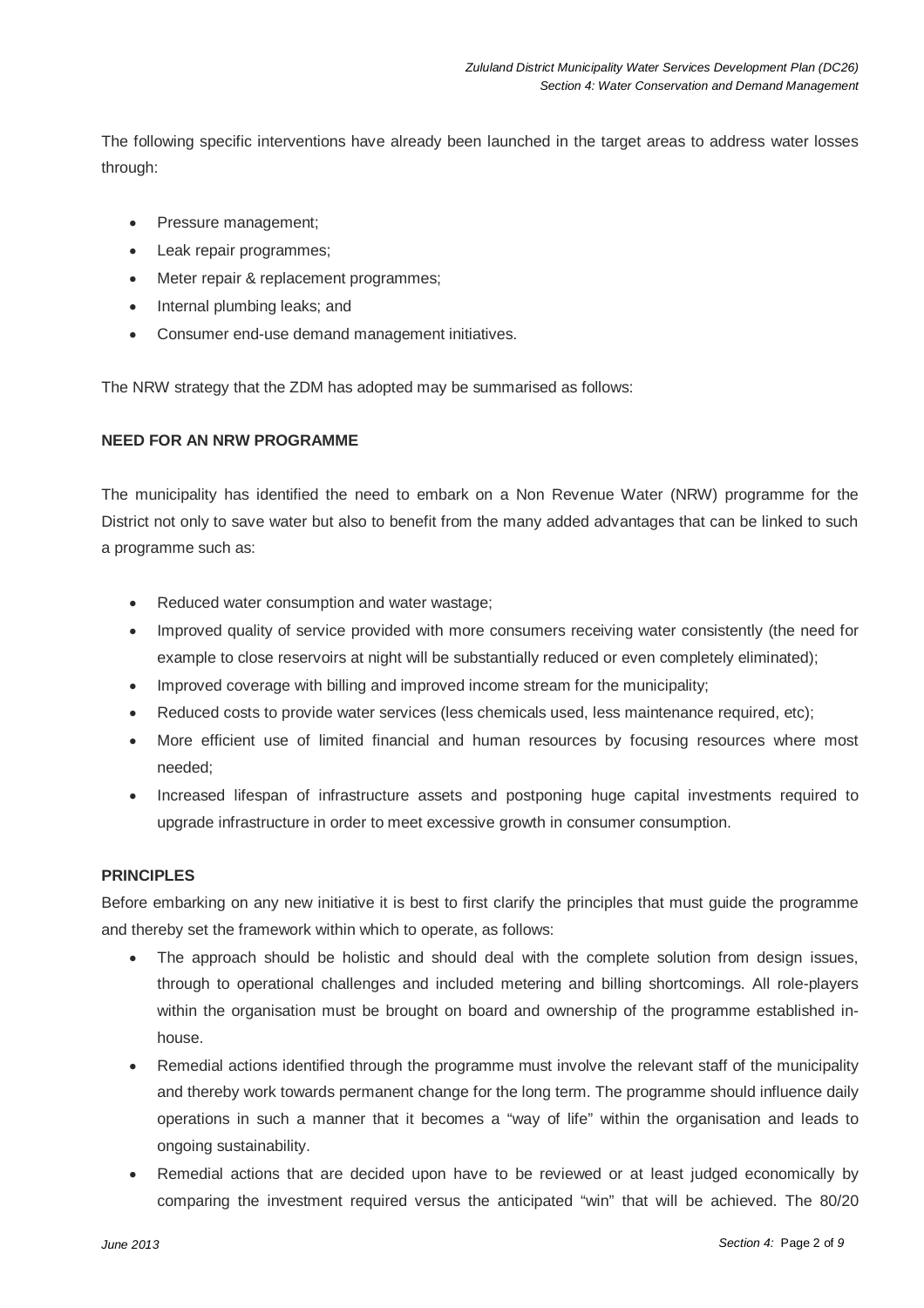principle should apply whereby the effort is firstly focused where the major challenges occur. Schemes need to be prioritised for intervention and one possible method could be to prioritise schemes in terms of their estimated contribution to the total estimated NRW in the District (see Table 1 below).

- Pressure Management activities should aim at achieving static pressures in the reticulation networks of urban areas of between 2,5 – 6 bar and in rural areas of between 1- 6 bar. Proper network modelling should however dictate the final solution for each individual scheme.
- Measurement devices installed through this programme must be compatible with the telemetry and SCADA systems that will be installed by the ZDM through a parallel processes.
- All field information must be captured electronically on the existing central database called MANZI (Infrastructure Management System) and thereby linked to the GIS.
- The IWA method is recommended to be used to categorize water usage and to compile a water balance for each scheme, as shown in the figure below:

| <b>System</b><br>Input<br>Volume | Authorized<br>Consumption | <b>Billed Authorized</b><br>Consumption   | <b>Billed Metered Consumption</b><br><b>Billed Unmetered</b><br>Consumption | Revenue<br>Water            |
|----------------------------------|---------------------------|-------------------------------------------|-----------------------------------------------------------------------------|-----------------------------|
|                                  |                           | <b>Unbilled Authorized</b><br>Consumption | <b>Unbilled Metered</b><br>Consumption                                      | <b>Non Revenue</b><br>Water |
|                                  |                           |                                           | <b>Unbilled Unmetered</b><br>Consumption                                    |                             |
|                                  | <b>Water Losses</b>       | <b>Apparent Losses</b>                    | <b>Unauthorized Consumption</b>                                             |                             |
|                                  |                           |                                           | <b>Customer Meter Inaccuracies</b><br>and Data Handling Errors              |                             |
|                                  |                           | <b>Real Losses</b>                        | Leakage on Transmission<br>and Distribution Mains                           |                             |
|                                  |                           |                                           | Leakage and Overflows at<br><b>Storage Tanks</b>                            |                             |
|                                  |                           |                                           | Leakage on Service<br>Connections up to point of<br><b>Customer Meter</b>   |                             |

#### **Figure 4.1: IWA Method of categorizing water use**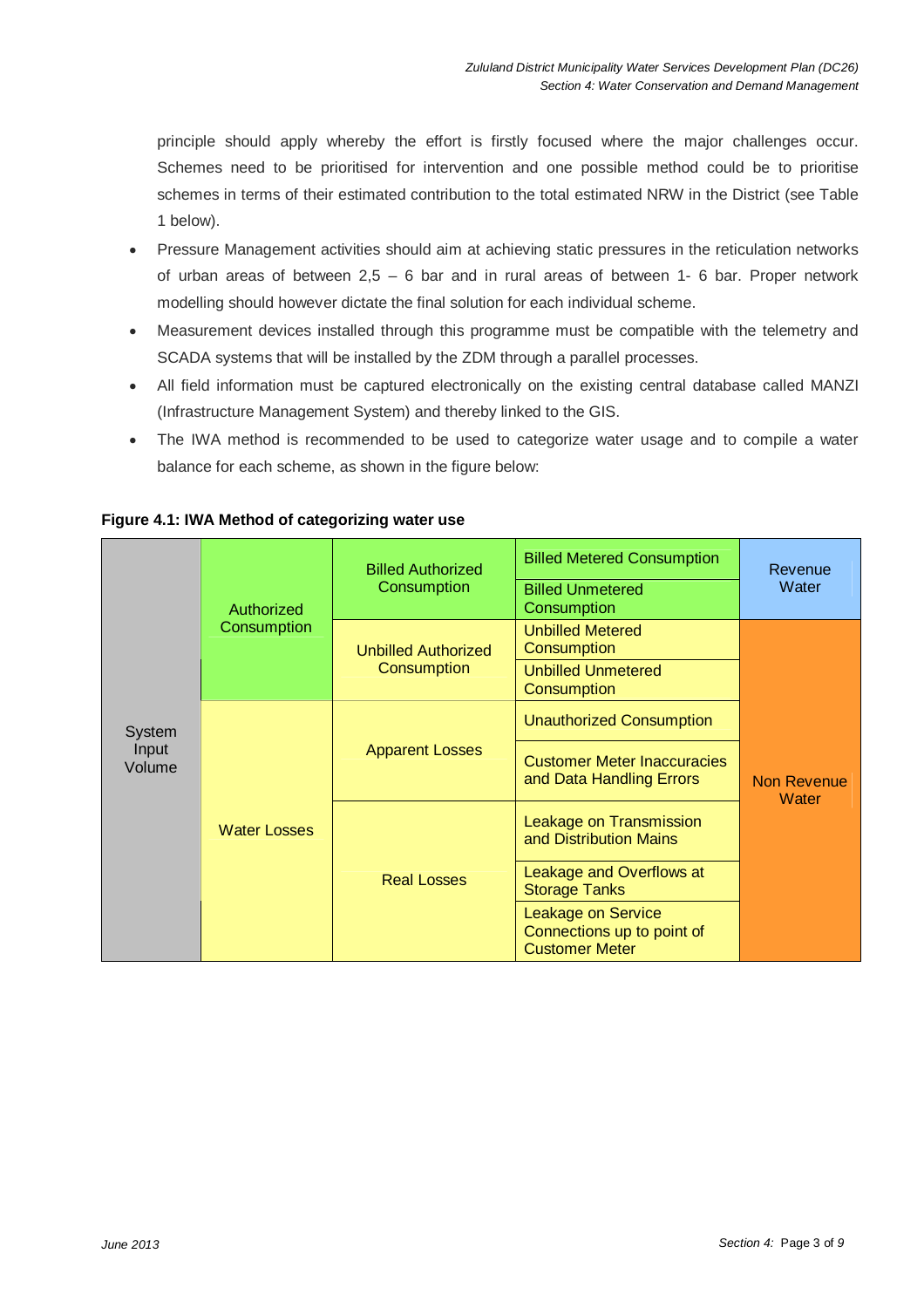#### **METHODOLOGY**

The methodology to be used with the implementation of the NRW programme is summarised below:

- Understanding the functioning of the scheme from source to end user with the scheme information available;
- Managing scheme operations to achieve as closely as possible a situation where all consumers can receive water all day round and reservoirs do not have to be closed down at night (this allows for more accurate measurement);
- Identify water demand zones for each scheme and metering and logging points (temporary and permanent) and initiate implementation of the measurement devices as well as measures required to make zones discreet (see illustration below).



- The accurate recording and regular review of flow profiles and water supply volumes into each discrete zone, i.e. the metering infrastructure and data logging systems, including the compilation of system water balances.
- The accurate recording and regular review of consumer demand and the sustained implementation of specific tasks (e.g. leak detection surveys, step testing, pressure management reviews, prompt burst repairs, etc.) and sustained overall maintenance of all system components.
- The roll out of a meter testing and meter replacement programme.
	- o Consumer metering and billing
	- o Identify unmetered consumers and systematically install meters at all consumer connections.
	- o Accurate and consistent billing of consumers as per the tariff policy.
	- o Deal with non-payment in accordance with the ZDM by-laws and debt collection policy.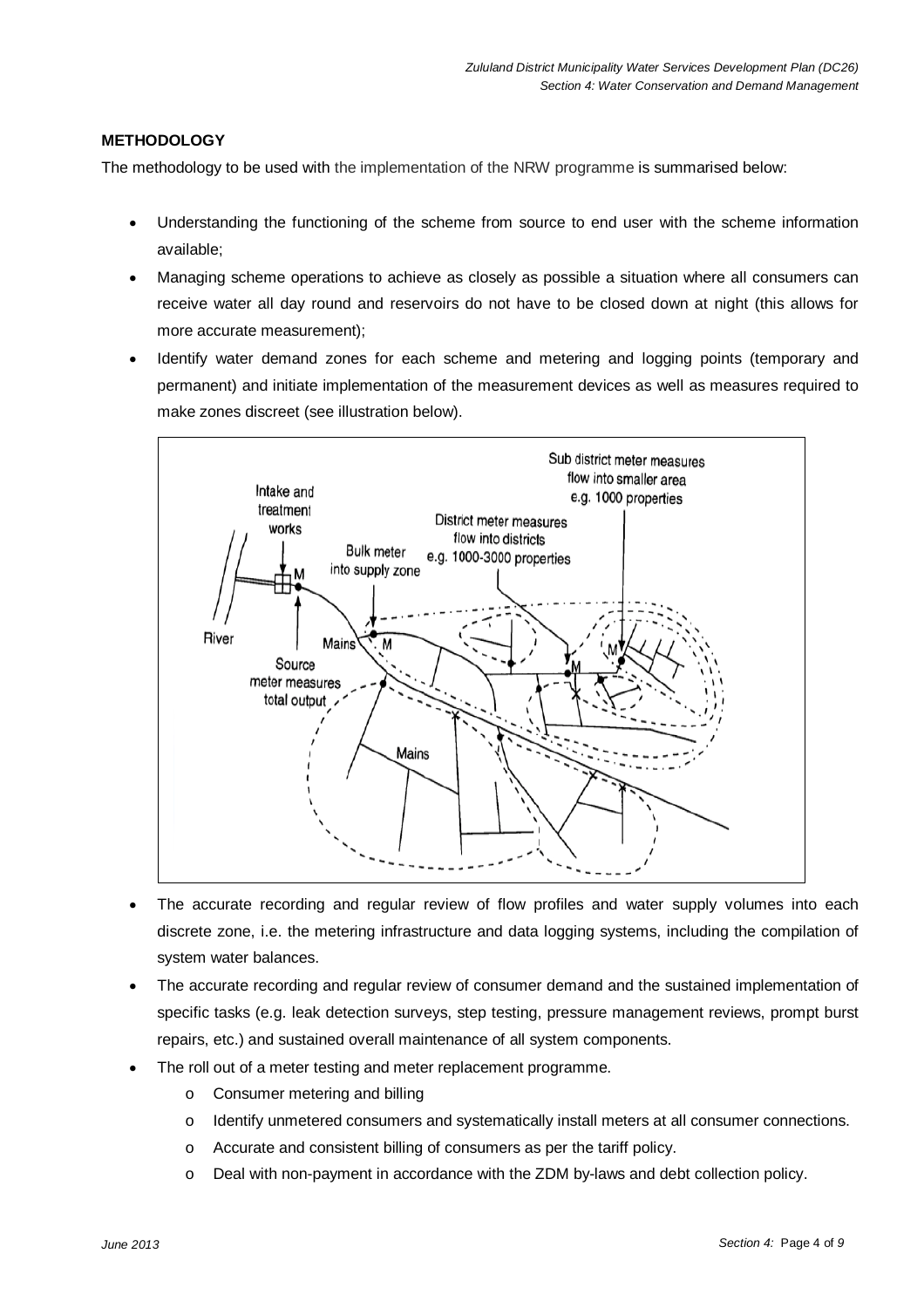#### **PRIORITY SCHEMES**

It is difficult to determine accurately the extent of NRW in the district at this point in time and the pilot investigations that were discussed earlier indicated variances in NRW of between 41% and 68% between different schemes.

Table 4.1 (a) below lists the schemes in the district and the known System Input Volumes (SIV) as per the ZDM WSP report of March 2011. Although the state of NRW in each individual scheme is unknown it could be safely assumed, based upon the previously mentioned pilot investigations, that at least a 40% NRW scenario prevails throughout. When 40% NRW is applied and the NRW contribution from each scheme is calculated as a percentage of the total NRW for the district, the schemes can be prioritised as indicated in Table 4.1 (a) overleaf.

The ZDM has targeted the Ulundi-Nkonjeni RWSS as the first priority in rolling out the NRW programme. The Frischgewaagdt area is also being addressed as the necessary dataloggers are already installed. The Vryheid Klipfontein / Bloemveld area is also to be addressed by the installation of new GSM dataloggers.

The gravity mains from Bloemveld Water Treatment Works to Vryheid has experienced major leaks, and only approximately 30% of the water reached the Vryheid reservoir. Extensive repairs were done on this pipeline over the past year, and currently only a 10% loss is experienced.

The rising main from Vryheid Water Treatment Works also experienced several breaks over the past year. Repairs were done to this pipeline, but requires a complete replacement.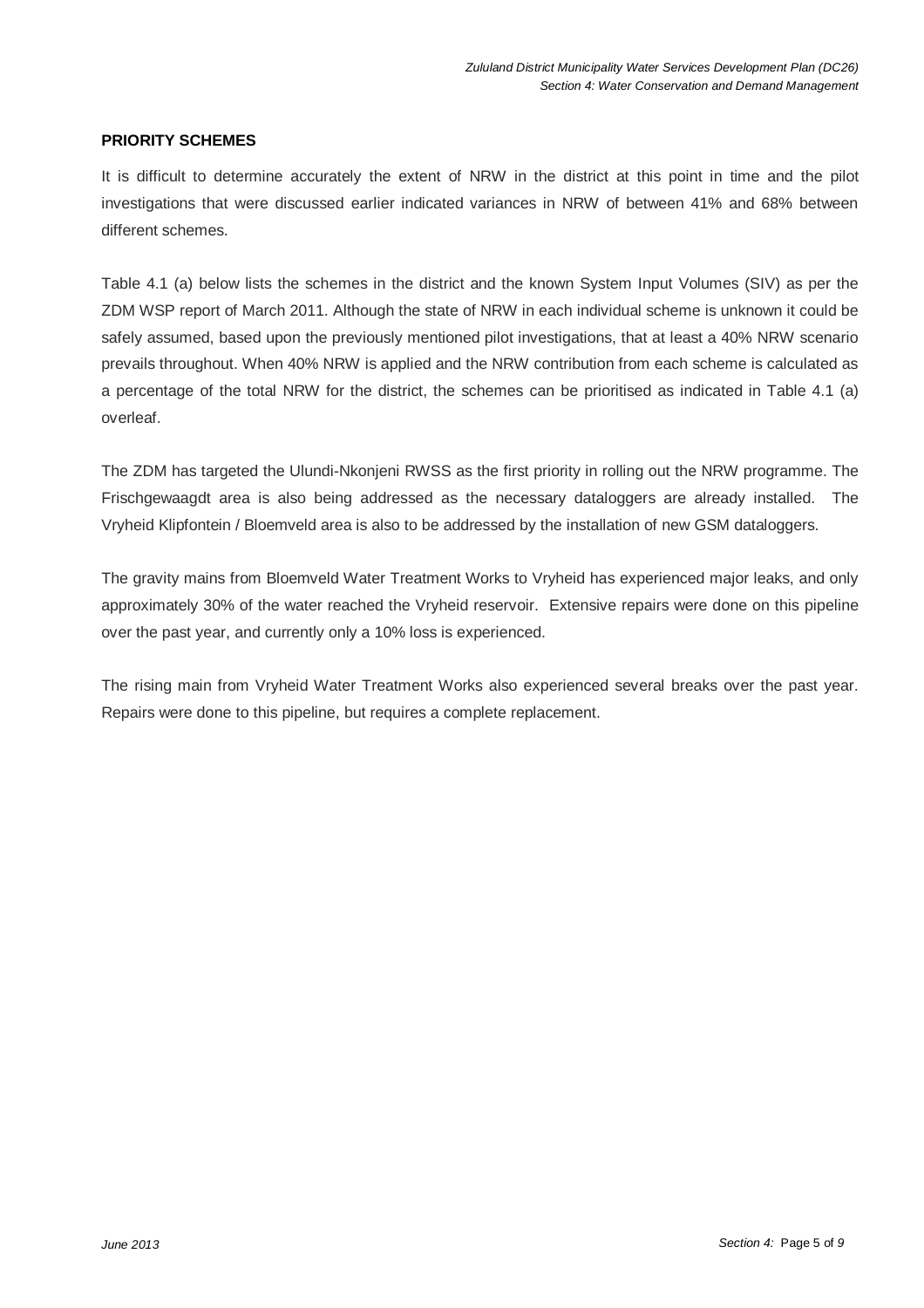| <b>Plant Name</b>                 | <b>Production</b><br>(Ml/month) | <b>Estimated</b><br><b>NRW</b> | % of Total<br><b>District NRW</b> |
|-----------------------------------|---------------------------------|--------------------------------|-----------------------------------|
| Vryheid Klipfontein / Bloemveld   | 373.0                           | 71%                            | 20.1%                             |
| Coronation                        | 39.1                            | 47%                            | 2.1%                              |
| Hlobane                           | 12.2                            | 59%                            | 0.7%                              |
| Paulpietersburg - eDumbe          | 82.5                            | 63%                            | 4.5%                              |
| Louwsburg                         | 12.3                            | 11%                            | 0.7%                              |
| Mpungamhlope                      | 39.5                            | 78%                            | 2.1%                              |
| eMakhosini                        | 8.5                             | 43%                            | 0.5%                              |
| Babanango                         | 13.6                            | 53%                            | 0.7%                              |
| Mandlakazi                        | 29.5                            | 94%                            | 1.6%                              |
| Enyokeni Royal Palace             | 0.9                             | 65%                            | 0.1%                              |
| Kombuzi                           | 1.9                             | $0\%$                          | 0%                                |
| Nongoma                           | 156.4                           | 78%                            | 8.4%                              |
| Ophuzane                          | 13.1                            | 57%                            | 0.7%                              |
| Tholakela                         | 8.5                             | 38%                            | 0.5%                              |
| Mangosuthu                        | 32.3                            | 10%                            | 1.7%                              |
| eMondlo                           | 39.0                            | 12%                            | 2.1%                              |
| Msibi                             | 10.1                            | 23%                            | 0.5%                              |
| Nkonsentsha                       | 1.2                             | 50%                            | 0.1%                              |
| Belgrade                          | 23.8                            | 67%                            | 1.3%                              |
| Khiphunyawo                       | 12.0                            | 66%                            | 0.6%                              |
| Khambi Village                    | 8.6                             | 80%                            | 0.5%                              |
| Mountain View                     | 2.5                             | 98%                            | 0.1%                              |
| Osingisingini                     | 1.7                             | 50%                            | 0.1%                              |
| Ceza                              | 3.4                             | 50%                            | 0.1%                              |
| Sidinsi                           | 6.0                             | 11%                            | 0.3%                              |
| Ulundi - Nkonjeni                 | 623.0                           | 79%                            | 33.6%                             |
| Pongola Town/ Simdlangentsha East | 228.8                           | 59%                            | 12.4%                             |
| Spekboom                          | 30.3                            | 44%                            | 1.6%                              |
| Khangela Royal Palace             | 0.3                             | 29%                            | 0.1%                              |
| Mvuzini                           | 15.3                            | 54%                            | 0.8%                              |
| Nkonjeni Hospital                 | 4.6                             | 47%                            | 0.2%                              |
| Itshelejuba Hospital              | 5.1                             | 53%                            | 0.3%                              |
| Thulasizwe Hospital               | 2.6                             | 9%                             | 0.1%                              |
| Masokaneni                        | 0.0                             | 0%                             | 0.0%                              |
| Purim                             | 10.4                            | 22%                            | 0.6%                              |
|                                   | 1852                            | 43%                            | 100%                              |

#### **Table 4.1 (a): List of schemes with total monthly production and estimated UAW**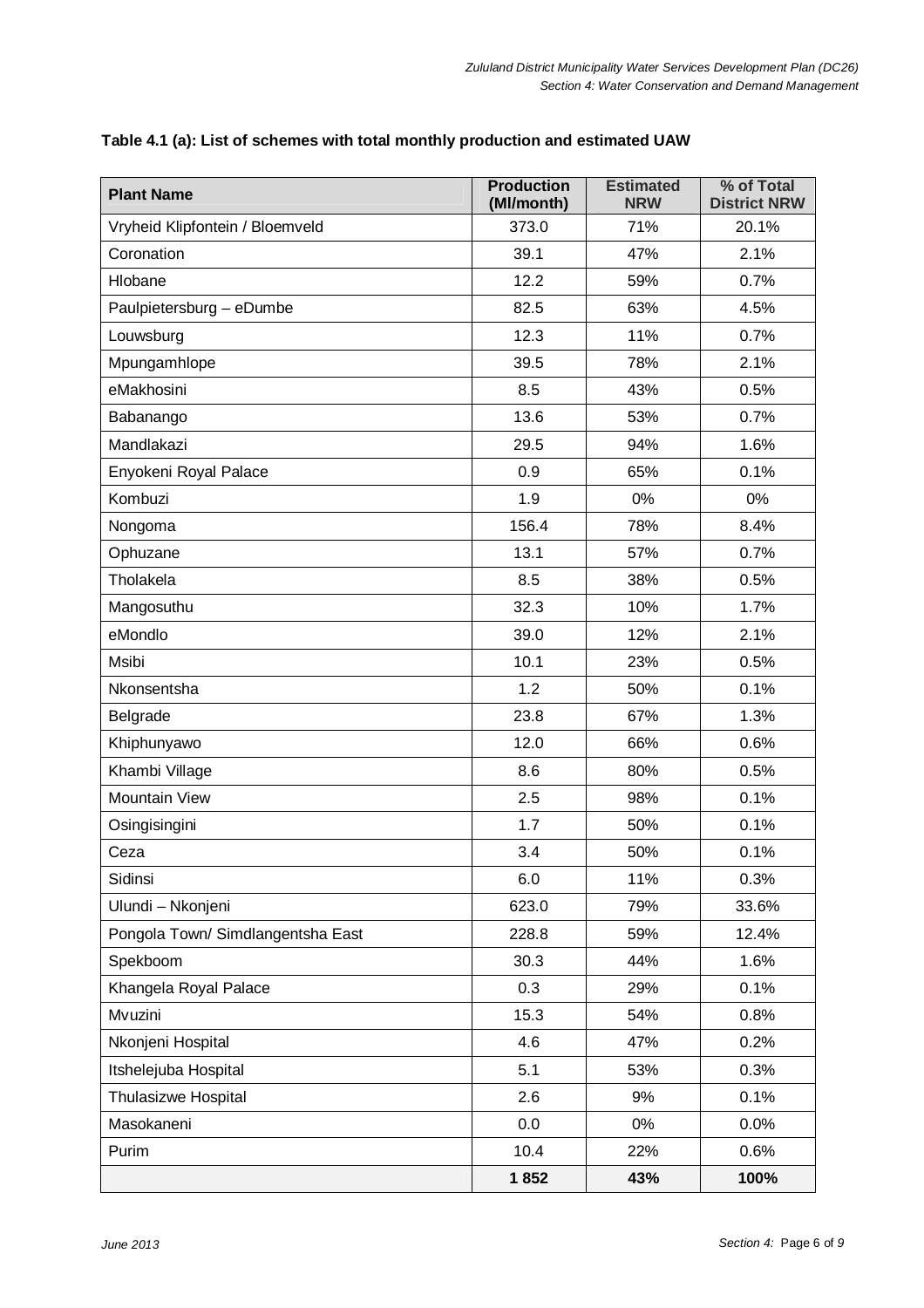# **4.2 Status of the ZDM NRW programme**

To date the ZDM has established a dedicated NRW team for North and South comprising the following:

#### **North**

• DD WSP (North)

#### **South**

- DD WSP (South)
- 1 x NRW technician
- 1 x Water inspector
- Reaction Team: 1 x plumber + 1 handyman + 1 labourer

The programme is focused on a number of key interventions as follows:

- Ensuring that adequate measures are implemented at a planning stage to facilitate the ongoing management of NRW including zone determination, meter sizing / specification and positioning etc;
- Compiling a comprehensive infrastructure database to facilitate NRW management;
- Datalogging of flow profiles;
- Meter zone identification;
- Pressure management;
- NRW management training;
- Installation of GSM dataloggers at key locations;
- Leak detection and repair linked to customer service centre; and
- Establishment of a web based management system linked to Siza/Manzi.

The ZDM has also procured the services of a specialist NRW service provider to assist in capacitating the ZDM NRW team and to establish the NRW management systems.

Progress to date may be summarised as follows:

#### **Nkonjeni RWSS/Ulundi**

- Survey of metering and pressure control infrastructure;
- Logging water meters within rural and urban areas and identification of areas of high night flows;
- Identify metering zones/districts:
- Set up NRW management systems:
- Procure additional loggers;
- Implement NRW training; and
- Compile infrastructure records.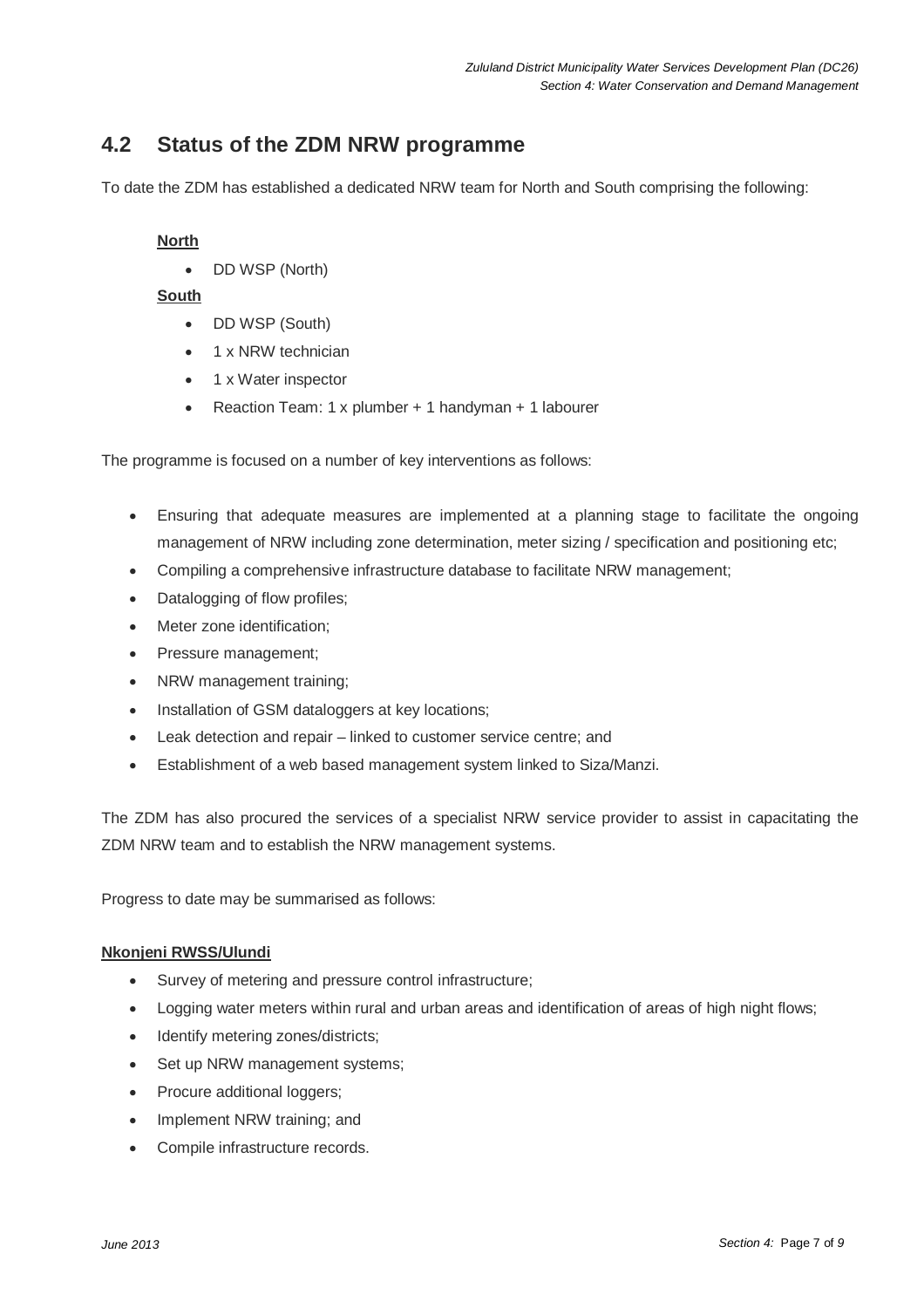#### **Frischgewaagd**

The networks at the township of Frischgewaagd were refurbished during 2007 to manage water losses, but no funding was available to install individual household connections. The township was devided into six supply zones and water is restricted per zone. This creates social problems as the usage per household cannot be controlled and if individuals waste water the entire zone is penalized. Water consumption per zone was measured during this period (2007/2008), just after the reticulation networks were refurbished. The initial daily consumption was between 650 and 750 kl/day for a period of 24 hours. Due to financial constraints at the time, it was decided to install **unmetered** yard connections at Frischgewaagd Township. Over time the home owners connected the new yard connection to their old internal plumbing systems without disconnecting their internal system from the old network, causing water losses.

During February 2012 loggers were re-installed and measurements taken. Early indications are that water is released to the township for 12 hours per day at a consumption of 780 kl/day (12 hours). This indicates that severe losses are present.

It is suggested that the unmetered yard connections should be upgraded to metered yard connections. The home owners should be made aware of losses and loss management and should be restricted to free basic water, with an option to apply for a larger allocation of water (and be billed for it). Metered yard connections were installed at Mangosuthu Ph1 and were programmed to supply 200l/hh/day without any social issues.

#### **Vryheid/Bloemveld**

- Identification of Bulk Metering Zones;
- Compilation of Loggers and bulk water meter specifications;
- Compilation of tender for the procurement of meters and loggers

## **4.3 Water demand management interventions**

ZDM has also identified the development of a Water Demand Management Strategy (WDMS), in conjunction with the NRW programme, as a very high priority for the District.

Excessive water usage in many areas is putting the bulk infrastructure under immense pressure and upgrading will soon become necessary unless this can be postponed through effective demand management interventions.

The roll-out of new infrastructure to communities without services is of highest priority and leaves the ZDM with very little available capital for upgrading of existing services. Promoting more efficient usage of water can therefore have a significant impact in relieving this pressure with relatively low capital input.